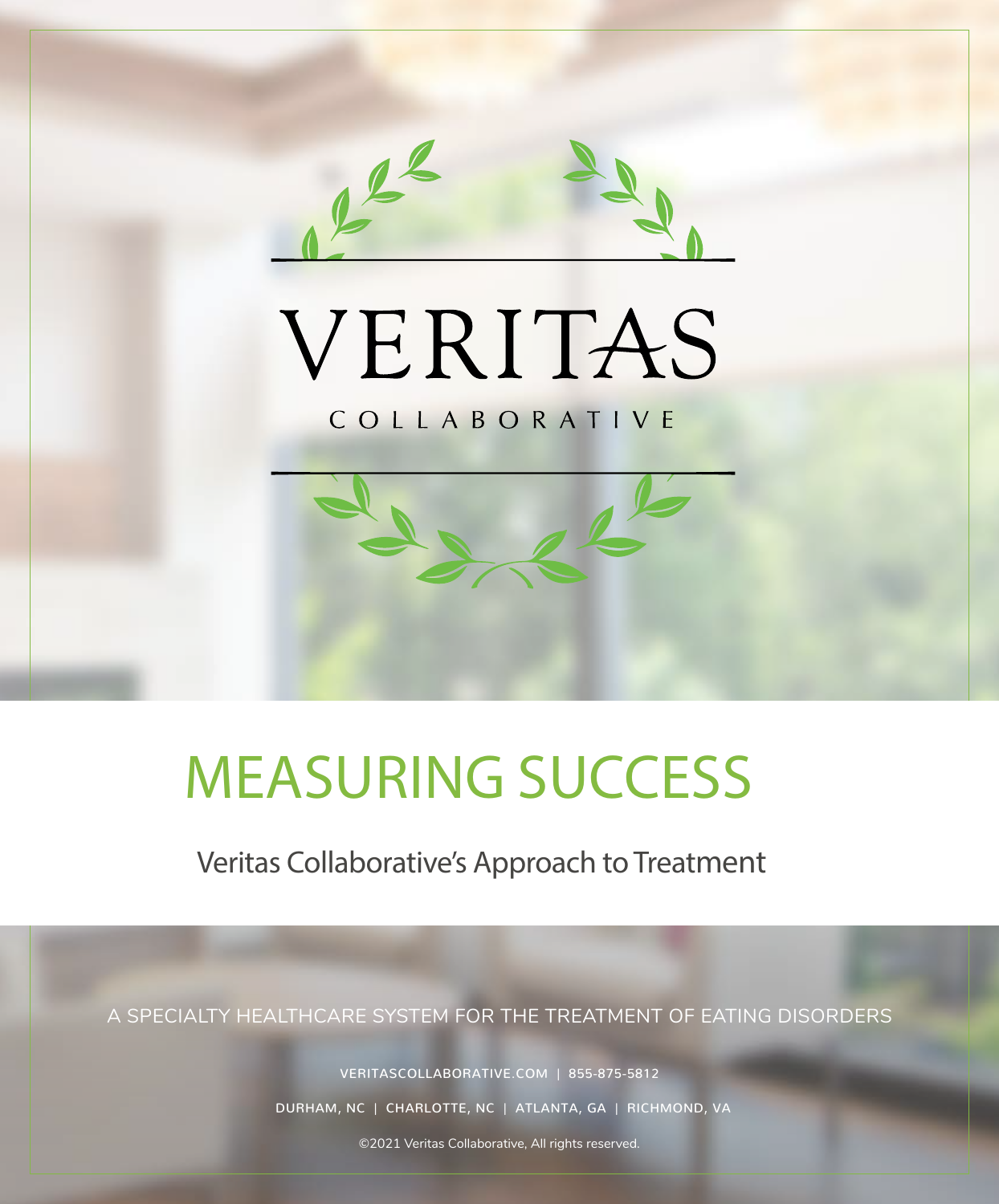

*Eating disorders are serious illnesses that require intensive, evidence-based treatment. The model of care delivered at Veritas Collaborative is comprehensive, empirically based, and refined by the clinical judgment of leading experts in the field.*

# Evidence for Early and Intensive Treatment

At Veritas Collaborative, we advocate for admitting early to the highest level of care that is appropriate, an approach to treatment that is supported by multiple lines of research.

- **1.** Eating disorders are dangerous mental health conditions. Anorexia Nervosa, in particular, has a high mortality rate relative to other mental illnesses.<sup>1</sup>
- **2.** Research suggests two factors influence the effectiveness of eating disorder treatment:
	- **•** Low body weight when treatment begins, which is an indicator of disease severity and/or duration.<sup>2,3</sup>
	- **•** Length of illness.4,5 Patients who enter treatment at higher weights and/or earlier in the disease process tend to fare better in treatment.
- **3.** Eating disorders often begin during a critical period of development.<sup>6</sup> Research has demonstrated that an eating disorder in adolescence may significantly and negatively impact normal brain,<sup>7,8</sup> bone,<sup>9,10</sup> and social development. Early intervention provides young people with the best chance at normal, healthy development.

# How Veritas Collaborative Treats Eating Disorders

At Veritas Collaborative, each patient works with a **multidisciplinary treatment team**, comprised of a medical provider, psychiatric provider, therapist, dietitian, and case manager, who work collaboratively to address the individual's mental and physical health, along with their relationship with food.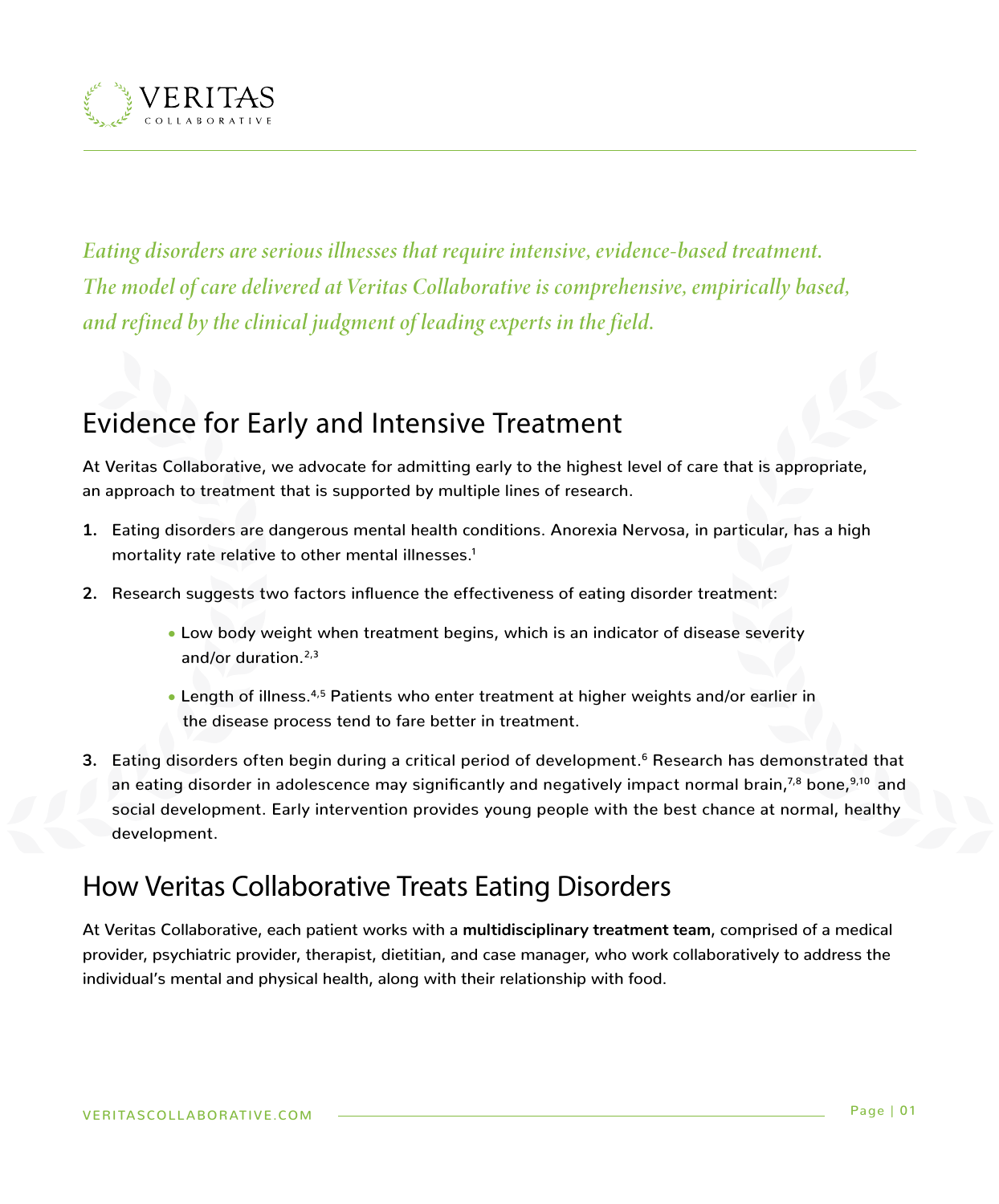

The multidisciplinary treatment team works with the patient, their family, and their community of support, including outside providers, to offer the skills and encouragement needed to foster lasting recovery.

The model of care delivered at Veritas is comprehensive, collaborative, and built upon the cornerstones of three evidence-based treatment modalities: Dialectical Behavior Therapy (DBT), Family-Based Treatment (FBT), and Meal Coaching. Each of these treatment modalities is practiced at **all levels of care** and is tailored to each patient's unique needs.

- **• DIALECTICAL BEHAVIOR THERAPY (DBT)** Patients learn DBT skills to extinguish harmful behaviors, and to shape and reinforce effective behaviors in a validating environment, with the overarching goal of helping patients create a life worth living.
- **• FAMILY-BASED TREATMENT (FBT)** We work with families and communities of support to provide the skills necessary to assist their loved one in pursuit of lasting recovery. This is accomplished through extensive psychoeducation, family and/or couples therapy, and multi-family and/or multi-community group discussions.
- **• MEAL COACHING** We utilize direct meal coaching at all meals and snacks to create a Can-Eat Culture. All members of the Veritas care team participate in this culture of support, recognizing meals and snack times are especially challenging for patients. As such, the care team is intentional in working to embody a supportive demeanor characterized as confident, consistent, and compassionate.

### **TREATMENT AT VERITAS PROMOTES HEALING IN ALL AREAS IMPACTED BY EATING DISORDERS**

- **• HEALING THE MIND** We use evidence-based psychotherapy to assist patients in developing a healthy relationship with food and their bodies.
- **• HEALING THE BODY** We use state-of-the-art medical interventions and therapeutic meals coached by treatment team members to target distressing and sometimes life-threatening physical symptoms and help patients regain healthy nourishment of their bodies.
- **• HEALING THE BEHAVIOR** We offer a positive, supportive environment that fosters a reduction in eating disorder behaviors, facilitating the development and maintenance of healthy behaviors in their place. Interpersonal relationships can be strengthened and restored through this process of learning to enjoy a variety of foods with others.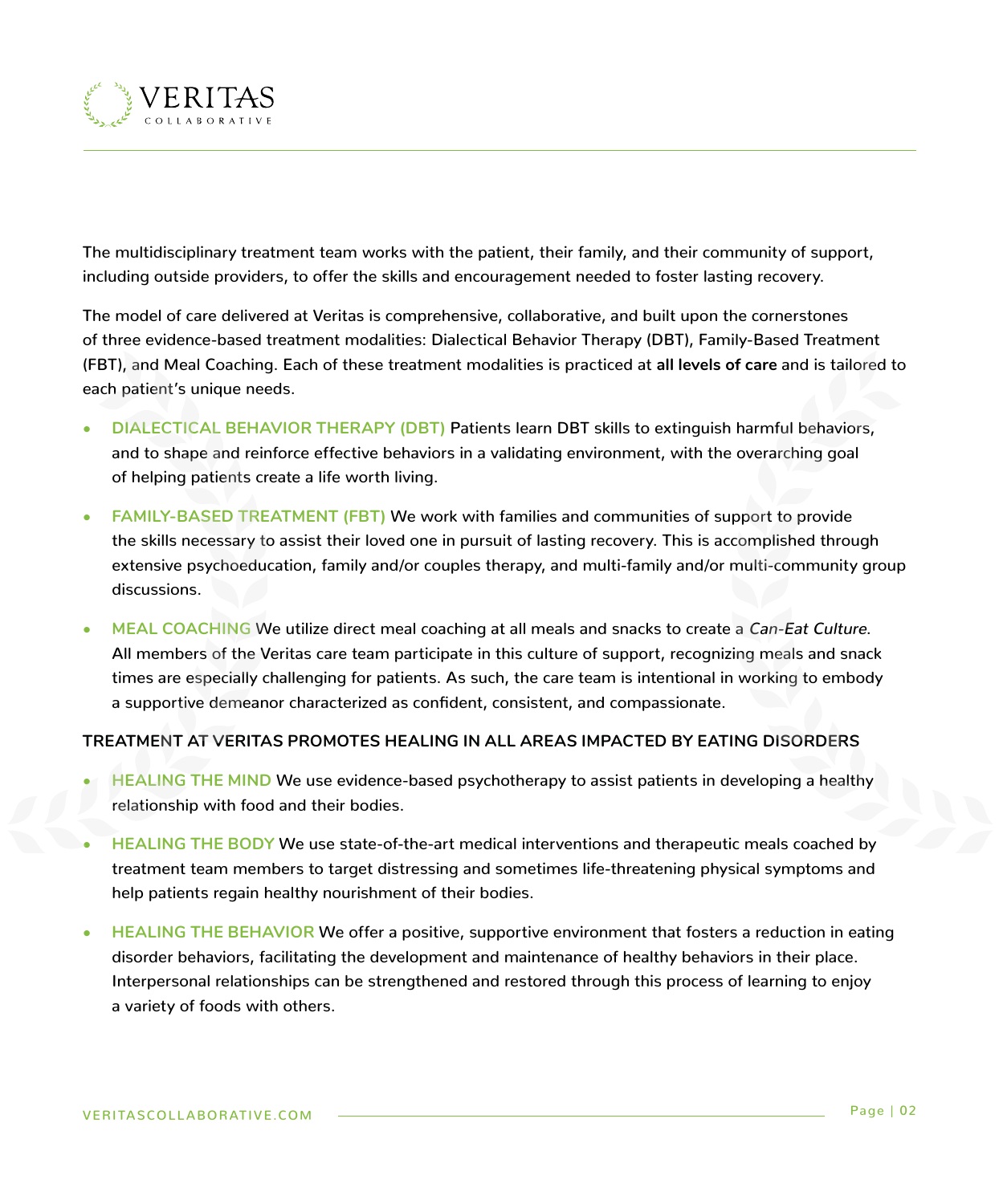

# Measuring Success at Veritas: Treatment Outcomes

- Since 2012, Veritas has treated **over 2,200 patients** suffering from **all types of eating disorders**.
- Many patients begin treatment at Veritas with low body weight. For patients admitted with low body weight, **93% of those who complete treatment achieved 90% of their target weight** before being discharged for continuing care at home.
- Patients who complete treatment at Veritas show a statistically significant **reduction in eating disorder-related thoughts and feelings, depression, and anxiety** (see figures below and at right).

### **FIGURE 1.** Patients who complete treatment at Veritas Collaborative experience a **significant reduction in eating disorder-related thoughts and feelings** from admission to discharge.

Changes in **Eating Disorder Thoughts** and Feelings During Treatment at Veritas Collaborative measured using Eating Disorder Examination Questionnaire global score



Analysis includes patients who completed the recommended Partial Hospitalization Program or higher level of care treatment on or after 5/1/2018 and discharged on or before 7/31/2019 at a Veritas Center or Hospital  $(N = 407)$ .

\* Observed effect is statistically significant at p < 0.005 according to a paired, two-sided Wilcoxson rank sum test.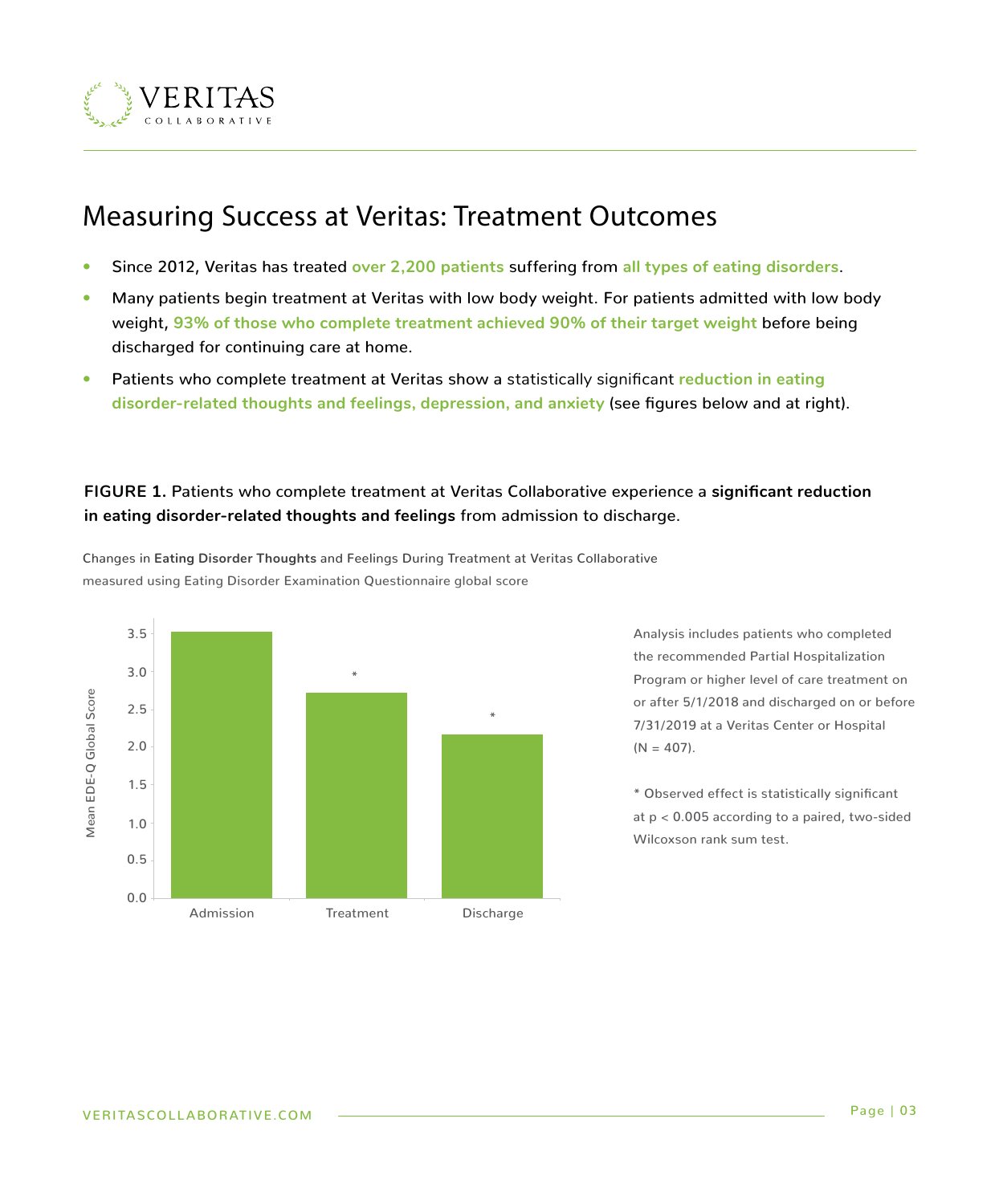

### **FIGURES 2 AND 3.** Patients who complete treatment at Veritas Collaborative experience a **significant reduction in depression symptoms** from admission to discharge.

#### **Adolescent Patients**

Measured using the Patient-Reported Outcomes Measurement Information System (PROMIS) short form depression scale 8a, v2.0



#### **Adult Patients**

Measured using the Patient-Reported Outcomes Measurement Information System (PROMIS) short form depression scale 8a, v2.0



Analysis includes patients who were admitted to Partial Hospitalization Program or higher level of care at a Veritas Center or Hospital on or after 5/1/2018 and completed recommended treatment before discharging on or before 7/31/2019 (N = 232 adolescent patients, 104 adult patients).

### **FIGURES 4 AND 5.** Patients who complete treatment at Veritas Collaborative experience a **significant reduction in anxiety symptoms** from admission to discharge.

#### **Adolescent Patients**

Measured using the Patient-Reported Outcomes Measurement Information System (PROMIS) Anxiety Scale (short 8a, v1.0)



#### **Adult Patients**

Measured using the Patient-Reported Outcomes Measurement Information System (PROMIS) Anxiety Scale (short 8a, v2.0)



Analysis includes patients who were admitted to Partial Hospitalization Program or higher level of care at a Veritas Center or Hospital on or after 5/1/2018 and completed recommended treatment before discharging on or before 7/31/2019 (N = 239, adolescent patients, 104 adult patients).

\* Observed changes are statistically significant at p < 0.05 according to a paired, two-sided Wilcoxson rank sum test.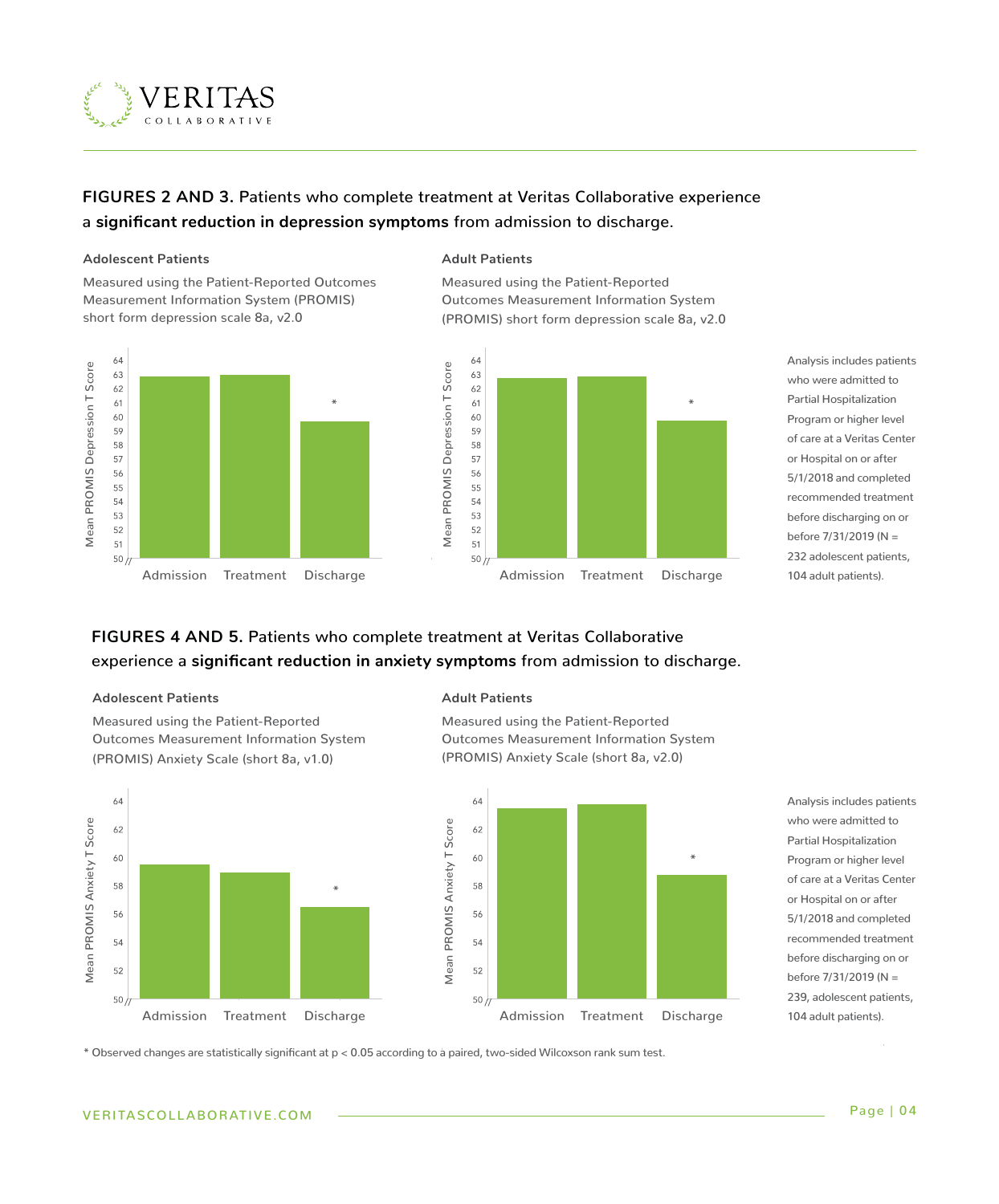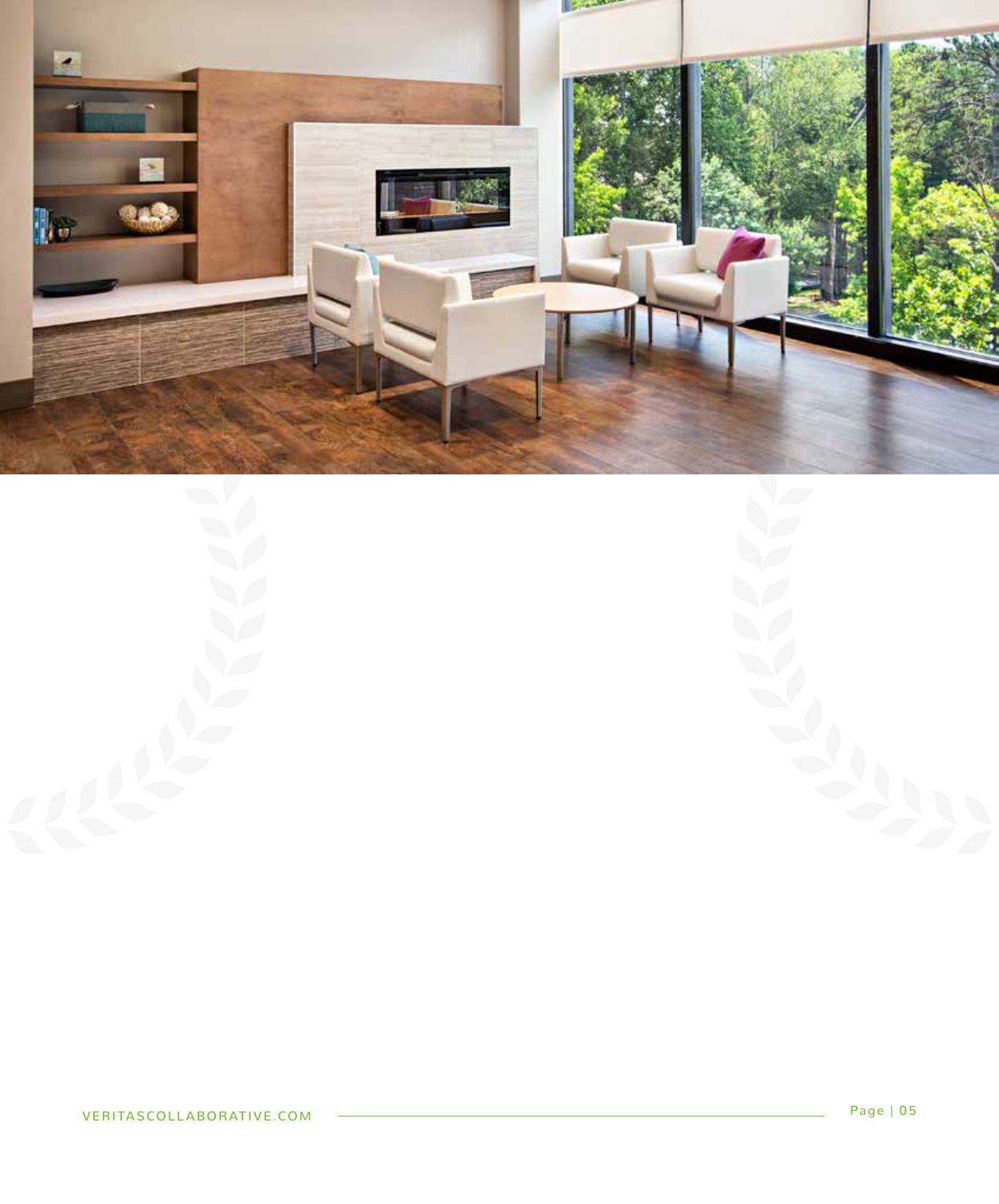

### **REFERENCES**

- 1. Arcelus J, Mitchell AJ, Wales J, Nielsen S. Mortality rates in patients with anorexia nervosa and other eating disorders. Arch Gen Psychiatry. 2011;68(7):724. doi:10.1001/archgenpsychiatry.2011.74
- 2. Howard WT, Evans KK, Quintero-Howard CV, Bowers WA, Andersen AE. Predictors of success or failure of transition to day hospital treatment for inpatients with anorexia nervosa. Am J Psychiatry. 1999;156(11):1697-1702. doi:10.1176/ajp.156.11.1697
- 3. Vall E, Wade TD. Predictors of treatment outcome in individuals with eating disorders: A systematic review and meta-analysis. Int J Eat Disord. 2015;48(7):946-971. doi:10.1002/eat.22411
- 4. Richard M, Bauer S, Kordy H. Relapse in anorexia and bulimia nervosa—a 2.5-year follow-up study. Eur Eat Disord Rev. 2005;13(3):180-190. doi:10.1002/erv.638
- 5. Reas DL, Williamson DA, Martin CK, Zucker NL. Duration of illness predicts outcome for bulimia nervosa: A long-term follow-up study. Int J Eat Disord. 2000;27(4):428-434. doi:10.1002/(SICI)1098-108X(200005)27:4<428::AID-EAT7>3.0.CO;2-Y
- 6. Smink FRE, van Hoeken D, Hoek HW. Epidemiology of eating disorders: Incidence, prevalence and mortality rates. Curr Psychiatry Rep. 2012;14(4):406-414. doi:10.1007/s11920-012-0282-y
- 7. Lambe EK, Katzman DK, Mikulis DJ, Kennedy SH, Zipursky RB. Cerebral gray matter volume deficits after weight recovery from anorexia nervosa. Arch Gen Psychiatry. 1997;54(6):537. doi:10.1001/archpsyc.1997.01830180055006
- 8. Titova OE, Hjorth OC, Schiöth HB, Brooks SJ. Anorexia nervosa is linked to reduced brain structure in reward and somatosensory regions: a meta-analysis of VBM studies. BMC Psychiatry. 2013;13(1):110. doi:10.1186/1471-244X-13-110
- 9. Misra M. Long-term skeletal effects of eating disorders with onset in adolescence. Ann N Y Acad Sci. 2008;1135(1):212-218. doi:10.1196/annals.1429.002
- 10. DiVasta AD, Gordon CM. Long-term skeletal consequences of Anorexia Nervosa: A wake-up call. J Adolesc Health. 2019;64(3):283-285. doi:10.1016/j.jadohealth.2018.12.008